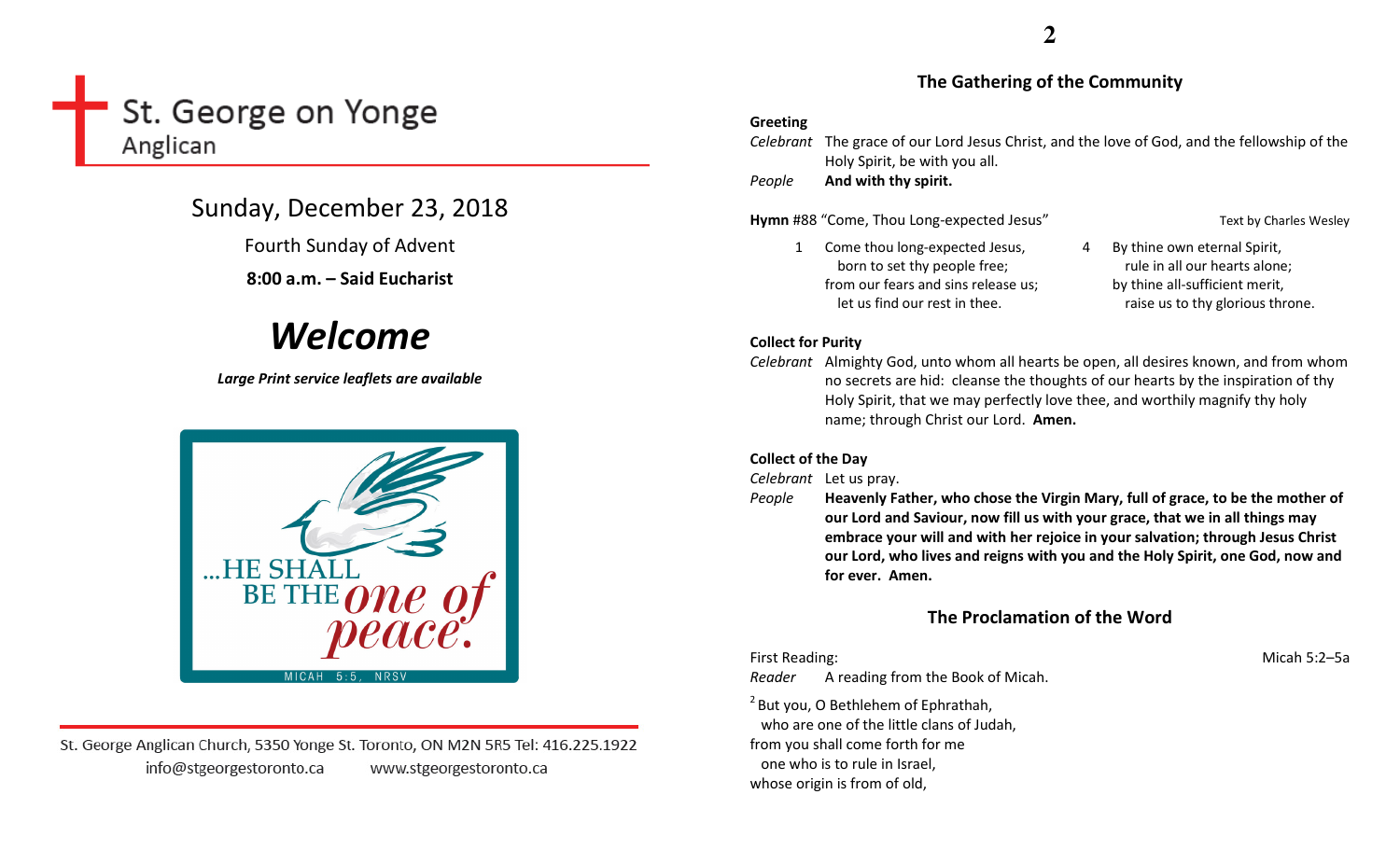from ancient days.

 $3$ Therefore he shall give them up until the time when she who is in labour has brought forth; then the rest of his kindred shall return to the people of Israel.

 $4$  And he shall stand and feed his flock in the strength of the Lord, in the majesty of the name of the Lord his God.

And they shall live secure, for now he shall be great to the ends of the earth;

<sup>5a</sup> and he shall be the one of peace.

Reader The Word of the Lord.

PeopleThanks be to God.

Canticle 18 (Luke 1:46b–55): The Song of Mary

- 46b My soul proclaims the greatness of the Lord,
- 47 my spirit rejoices in God my Saviour;
- 48 for he has looked with favour on his lowly servant. From this day all generations will call me blessed:
- 49 the Almighty has done great things for me, and holy is his name.
- 50 He has mercy on those who fear him in every generation.
- 51 He has shown the strength of his arm, he has scattered the proud in their conceit.
- 52 He has cast down the mighty from their thrones, and has lifted up the lowly.
- 53 He has filled the hungry with good things, and the rich he has sent away empty.
- 54 He has come to the help of his servant Israel, for he has remembered his promise of mercy,
- 55 the promise he made to our fathers, to Abraham and his children for ever.

## **4**

Reader A reading from the Letter to the Hebrews.

 $5$  Consequently, when Christ came into the world, he said,

"Sacrifices and offerings you have not desired,

but a body you have prepared for me;

 $6$  in burnt-offerings and sin-offerings

you have taken no pleasure.

 $^7$ Then I said, 'See, God, I have come to do your will, O God' (in the scroll of the book it is written of me)."

 $8$  When he said above, "You have neither desired nor taken pleasure in sacrifices and offerings and burnt-offerings and sin-offerings" (these are offered according to the law),  $9$ <sup>9</sup> then he added, "See, I have come to do your will." He abolishes the first in order to establish the second.  $^{10}$  And it is by God's will that we have been sanctified through the offering of the body of Jesus Christ once for all.

Reader The Word of the Lord. PeopleThanks be to God.

| Holy Gospel: |                                                                       | Luke 1:39-55 |
|--------------|-----------------------------------------------------------------------|--------------|
|              | Celebrant The Lord be with you.                                       |              |
|              | <i>People</i> And with thy spirit.                                    |              |
|              | Celebrant The Holy Gospel of our Lord Jesus Christ according to Luke. |              |
| People       | Glory be to thee, O Lord.                                             |              |

 $39$  In those days Mary set out and went with haste to a Judean town in the hill country,  $40$  where she entered the house of Zechariah and greeted Elizabeth.  $41$  When Elizabeth heard Mary's greeting, the child leapt in her womb. And Elizabeth was filled with the Holy Spirit  $42$  and exclaimed with a loud cry, "Blessed are you among women, and blessed is the fruit of your womb.  $43$  And why has this happened to me, that the mother of my Lord comes to me? <sup>44</sup> For as soon as I heard the sound of your greeting, the child in my womb leapt for joy. <sup>45</sup> And blessed is she who believed that there would be a fulfilment of what was spoken to her by the Lord."

 $46$  And Mary said,

"My soul magnifies the Lord,

 $^{47}$  and my spirit rejoices in God my Saviour,

 $^{48}$  for he has looked with favour on the lowliness of his servant.

Surely, from now on all generations will call me blessed;

 $49$  for the Mighty One has done great things for me,

and holy is his name.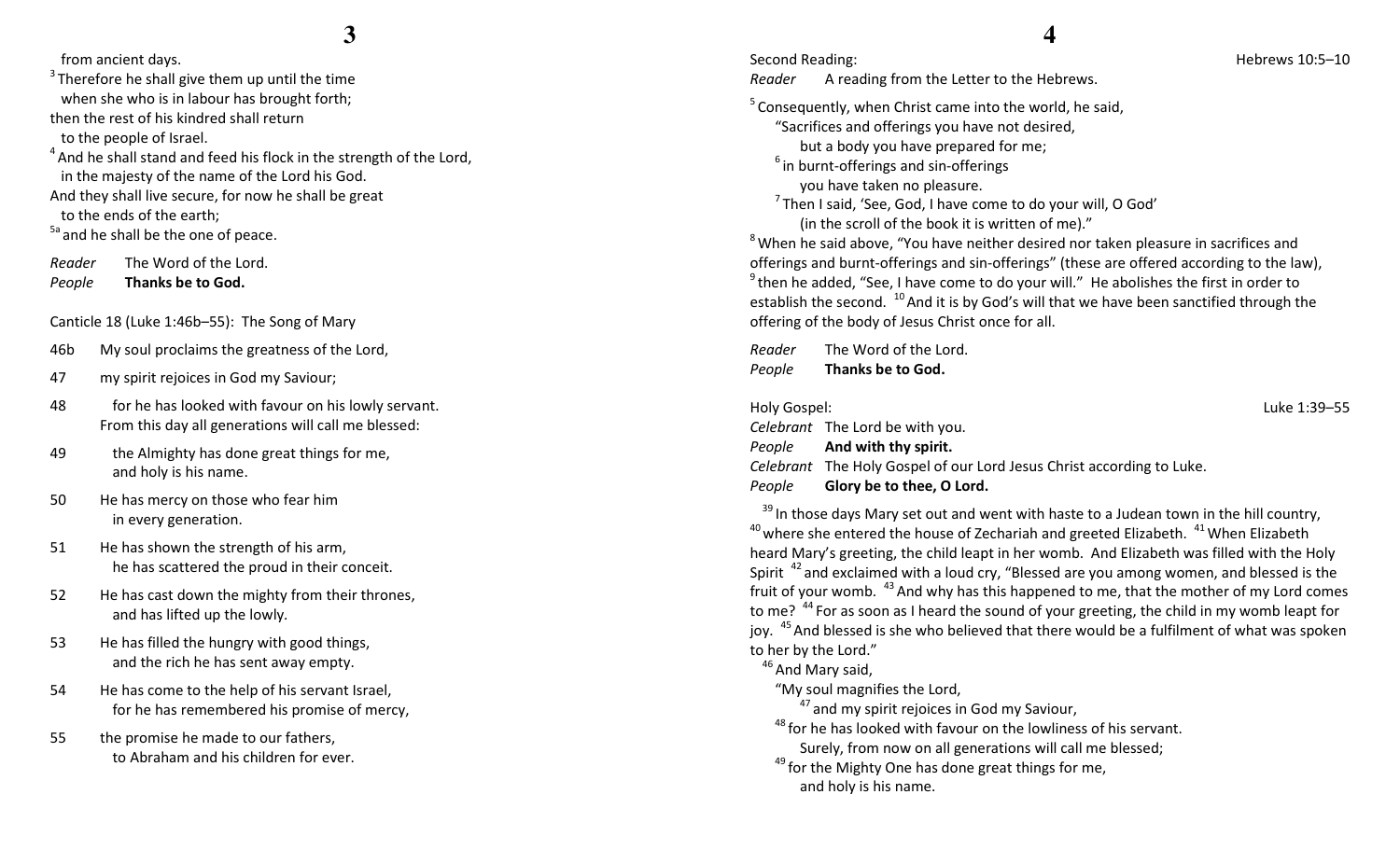$50$  His mercy is for those who fear him from generation to generation.  $51$  He has shown strength with his arm; he has scattered the proud in the thoughts of their hearts.  $52$  He has brought down the powerful from their thrones, and lifted up the lowly;  $53$  he has filled the hungry with good things, and sent the rich away empty. <sup>54</sup> He has helped his servant Israel, in remembrance of his mercy,  $55$  according to the promise he made to our ancestors, to Abraham and to his descendants for ever." Celebrant The Gospel of Christ.

PeoplePraise be to thee, O Christ.

Sermon

A time for silent reflection is kept.

#### The Apostles' Creed

People I believe in God the Father almighty, maker of heaven and earth: And in Jesus Christ his only Son our Lord, who was conceived by the Holy Ghost, born of the Virgin Mary, suffered under Pontius Pilate, was crucified, dead, and buried; he descended into hell; the third day he rose again from the dead; he ascended into heaven, and sitteth on the right hand of God the Father almighty; from thence he shall come to judge the quick and the dead. I believe in the Holy Ghost; the holy catholic Church; the communion of saints; the forgiveness of sins; the resurrection of the body, and the life everlasting. Amen.

The Prayers of the People

## **6**

#### Confession and Absolution

Celebrant Let us humbly confess our sins to almighty God. Silence is kept.

- People Almighty God, Father of our Lord Jesus Christ, Maker of all things and judge of all people: We acknowledge and confess our manifold sins and wickedness, Which we from time to time most grievously have committed, By thought, word and deed, Against thy divine majesty. We do earnestly repent, and are heartily sorry for these our misdoings. Have mercy upon us, most merciful Father; For thy Son our Lord Jesus Christ's sake, Forgive us all that is past; And grant that we may ever hereafter Serve and please thee In newness of life, To the honour and glory of thy name; Through Jesus Christ our Lord. Amen.
- Celebrant Almighty God, our heavenly Father, who of his great mercy hath promised forgiveness of sins to all them that with hearty repentance and true faith turn unto him: have mercy upon you; pardon and deliver you from all your sins; confirm and strengthen you in all goodness; and bring you to everlasting life; through Jesus Christ our Lord. Amen.

#### The Peace

Celebrant The peace of the Lord be always with you. PeopleAnd with thy spirit.

#### The Celebration of the Eucharist

#### The Prayer over the Gifts

Celebrant Let us pray.

People Gracious God, by the power of the Spirit who sanctified the mother of your Son, make holy all we offer you this day. We ask this in the name of Jesus Christ the Lord. Amen.

#### The Great Thanksgiving

#### Eucharistic Prayer A

Proper Preface Advent Celebrant The Lord be with you. People And with thy spirit. Celebrant Lift up your hearts. People We lift them up unto the Lord. Celebrant Let us give thanks unto our Lord God. PeopleIt is meet and right so to do.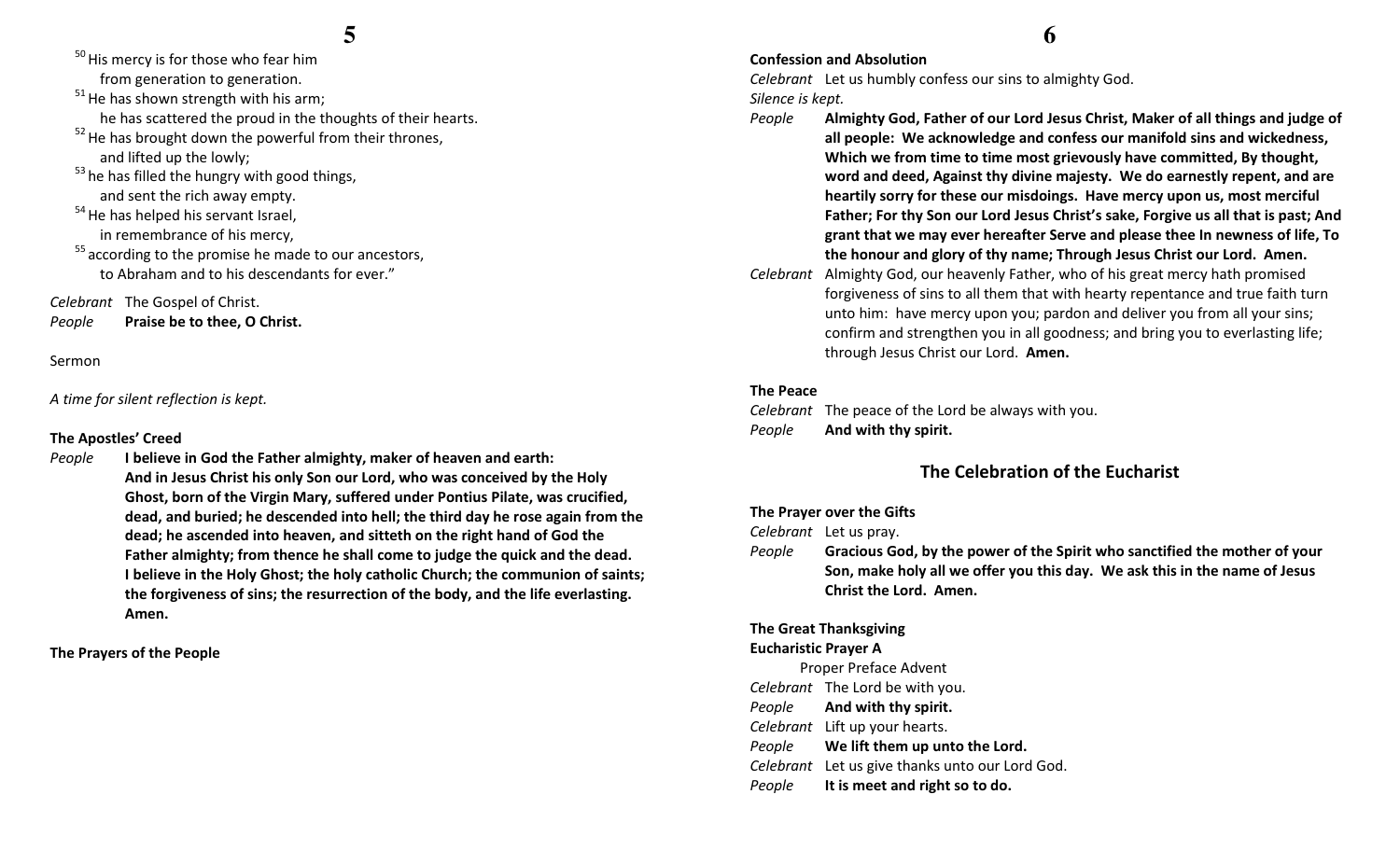Celebrant It is very meet, right, and our bounden duty, that we should at all times, and in all places, give thanks unto thee, O Lord, holy Father, almighty, everlasting God, creator and preserver of all things.

> Through Jesus Christ our Lord, who in the fullness of time came among us in our flesh and opened to us the way of salvation. Now we watch for the day when he will come again in power and great triumph to judge this world; that we, without shame or fear, may rejoice to behold his appearing.

Therefore with angels and archangels, and with all the company of heaven, we laud and magnify thy glorious name; evermore praising thee and saying:

People Holy, holy, holy, Lord God of Hosts, heaven and earth are full of thy glory. Glory be to thee, O Lord most high.

Blessed is he that cometh in the name of the Lord: Hosanna in the highest.

- Celebrant Blessing and glory and thanksgiving be unto thee, almighty God, our heavenly Father, who of thy tender mercy didst give thine only Son Jesus Christ to take our nature upon him, and to suffer death upon the cross for our redemption; who made there, by his one oblation of himself once offered, a full, perfect, and sufficient sacrifice, oblation, and satisfaction, for the sins of the whole world; and did institute, and in his holy Gospel command us to continue, a perpetual memorial of that his precious death, until his coming again.
	- Hear us, O merciful Father, we most humbly beseech thee; and grant that we receiving these thy creatures of bread and wine, according to thy Son our Saviour Jesus Christ's holy institution, in remembrance of his death and passion, may be partakers of his most blessed body and blood;
	- who, in the same night that he was betrayed, took bread; and, when he had given thanks, he brake it; and gave it to his disciples, saying, "Take, eat; this is my body which is given for you: Do this in remembrance of me."
	- Likewise after supper he took the cup; and when he had given thanks, he gave it to them, saying, "Drink ye all, of this; for this is my blood of the new covenant, which is shed for you and for many for the remission of sins: Do this, as oft as ye shall drink it, in remembrance of me."

Wherefore, O Father, Lord of heaven and earth, we thy humble servants, with all thy holy Church, remembering the precious death of thy beloved Son, his mighty resurrection, and glorious ascension, and looking for his coming again in glory, do make before thee, in this sacrament of the holy bread of eternal life and the cup of everlasting salvation, the memorial which he hath commanded:

We praise thee, we bless thee, we thank thee, and we pray to thee, Lord our God.

Celebrant And we entirely desire thy fatherly goodness mercifully to accept this our sacrifice of praise and thanksgiving, most humbly beseeching thee to grant, that by the merits and death of thy Son Jesus Christ, and through faith in his blood, we and all thy whole Church may obtain remission of our sins, and all other benefits of his passion; And we pray that by the power of thy Holy Spirit, all we who are partakers of this holy communion may be fulfilled with thy grace and heavenly benediction; through Jesus Christ our Lord, by whom and with whom, in the unity of the Holy Spirit, all honour and glory be unto thee, O Father Almighty, world without end. Amen.

#### The Lord's Prayer

Celebrant And now, as our Saviour Christ hath taught us, we are bold to say:

People Our Father, who art in heaven, hallowed be thy name, thy kingdom come, thy will be done, on earth as it is in heaven. Give us this day our daily bread. And forgive us our trespasses, as we forgive those who trespass against us. And lead us not into temptation, but deliver us from evil. For thine is the kingdom, the power, and the glory, for ever and ever. Amen.

#### The Breaking of the Bread

Celebrant Alleluia! Christ our Passover is sacrificed for us; PeopleTherefore, let us keep the feast. Alleluia!

All are invited to share in Communion. If you would rather not receive the bread and wine, please feel free to come forward for a blessing.

#### Prayer of Thanksgiving

People Almighty and everliving God, We most heartily thank thee That thou dost graciously feed us, in these holy mysteries, With the spiritual food of the most precious body and blood Of thy Son our Saviour Jesus Christ; Assuring us thereby of thy favour and goodness towards us; And that we are living members of his mystical Body, Which is the blessed company of all faithful people; And are also heirs through hope of thy everlasting kingdom. And here we offer and present unto thee, O Lord, Ourselves, our souls and bodies, To be a reasonable, holy, and living sacrifice unto thee. And although we are unworthy, Yet we beseech thee to accept this our bounden duty and service, Not weighing our merits, but pardoning our offences; Through Jesus Christ our Lord, To whom, with thee and the Holy Spirit, be all honour and glory, World without end. Amen.

People